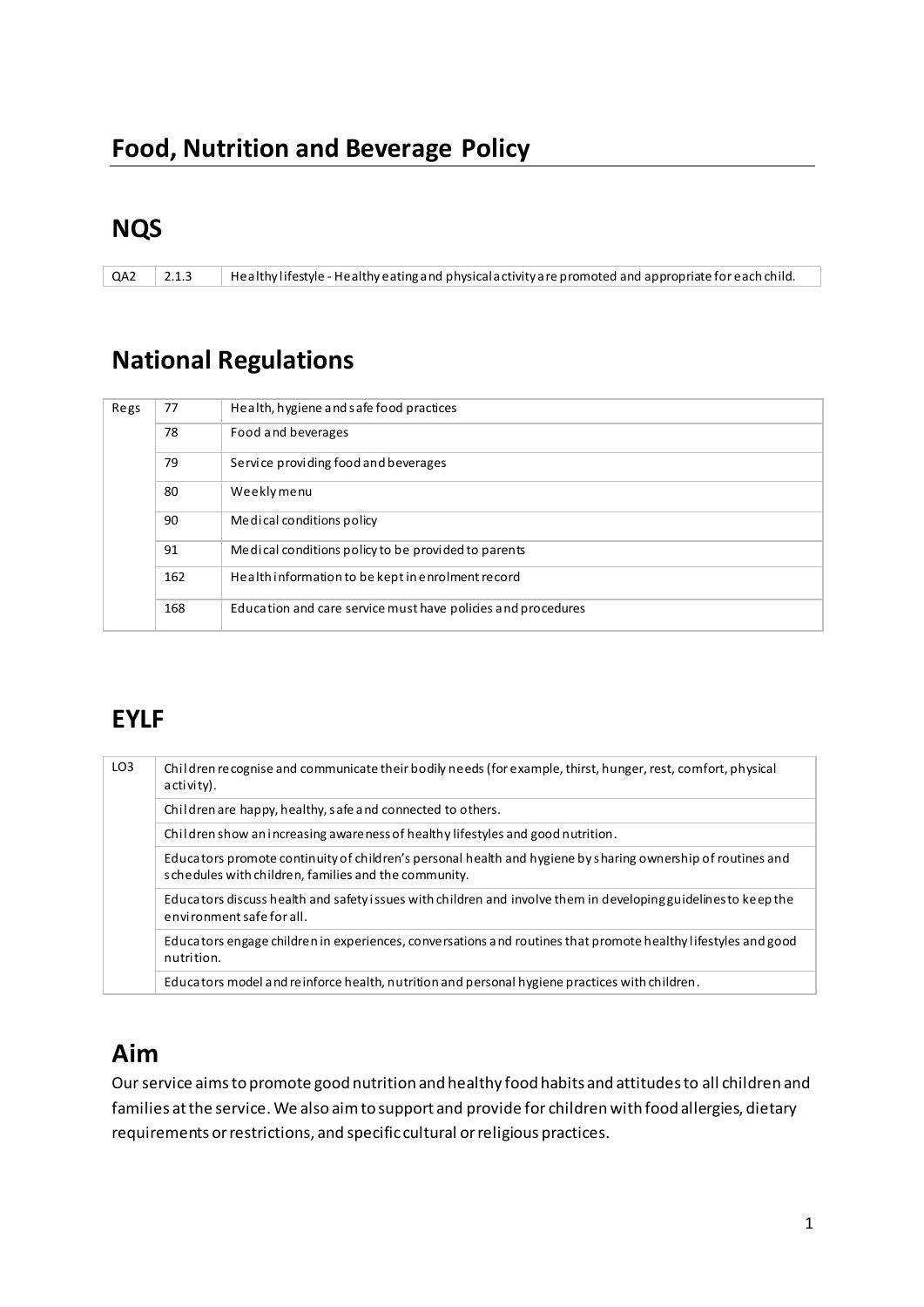# **Related Policies**

**Additional Needs Policy Enrolment Policy** Health, Hygiene and Safe Food Policy **Medical Conditions Policy** 

The Nominated Supervisor, educators, staff, volunteers and students will:

- ensure children have access to water and offer them water regularly during the day.
- ensure children are offered foods and beverages throughout the day that meet their nutritional and developmental needs and any specific dietary requirements. These requirements may be based on written advice from families (eg in the enrolment form) or as part of a child's medical management plan.
- provide foods that take into account each child's likes, dislikes, culture and religion. Families will be reminded to update this information regularly or when necessary.
- ensure routines are flexible enough so that children who do not eat during routine meal or snack times, or who are hungry, are provided with food. Educators will not force children to eat food they do not like or more than they want.
- ensure food is consistent with the Government's -

o Australian Dietary Guidelines 2013 http://www.nhmrc.gov.au/guidelines/publications/n55

### A Summary of the Guidelines is available at

http://www.nhmrc.gov.au/ files\_nhmrc/publications/attachments/n55a\_australian\_dietary guidelines summary book 0.pdf

 $and/or$ 

o Infant Feeding Guidelines 2012 http://www.nhmrc.gov.au/ files\_nhmrc/publications/attachments/n56\_infant\_feeding\_gui delines.pdf

A summary of the Infant Feeding Guidelines is available at http://www.nhmrc.gov.au/guidelines/publications/n56

- follow the guidelines for serving different types of food and the serving sizes in the Guidelines and may use the Australian Government "eat for health" calculator http://www.eatforhealth.gov.au/eat-health-calculators.
- encourage families to provide healthy food for their children at home which is consistent with the Australian Dietary Guidelines, talk to families about their child's food intake and voice any concerns about their child's eating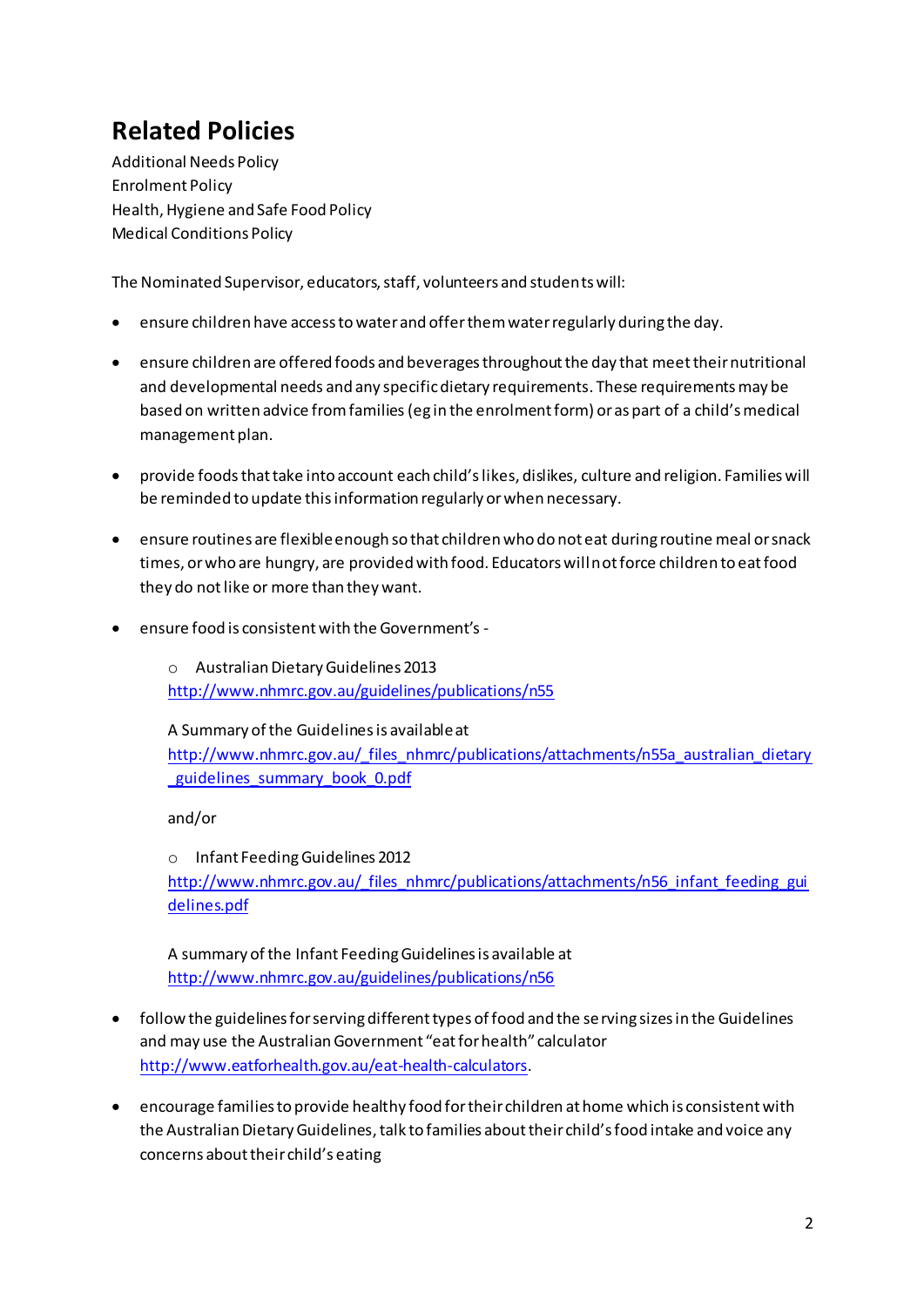- provide food that is safe and prepared hygienically by following the relevant procedures set out in the Health, Hygiene and Safe Food Policy.
- provide food and beverages that minimise the risk of children choking.
- provide families with daily information about their child's food and beverage intake and related experiences.
- provide a weekly menu of food and beverages based on the Australian Dietary Guidelines that accurately describes the food and beverages provided every day.
- display the weekly menu in a prominent area where it can be easily viewed by parents.
- feed babies individually.
- provide age and developmentally appropriately utensils and furniture for each child.
- ensure meal times are relaxed, pleasant and timed to meet most children's needs.
- integrate learning about food and nutrition into the Curriculum.
- never use food as a punishment, reward or as a bribe.
- encourage toddlers and young children to develop their sense of agency by feeding themselves independently and developing their social skills at meal times.
- model and reinforce healthy eating habits and food options with children during eating times.

The Nominated Supervisor will ensure staff receive training in nutrition, food safety and other cultures' food customs if professional development in these areas is required.

# **Breastfeeding, Breast Milk and Bottle Warming**

Healthy lifestyles and good nutrition for each child is paramount. We encourage all families to continue breast feeding their child until at least 12 months in line with recommendations by recognised authorities, and will feed children breast milk supplied by their families.

### Educators and mothers who breastfeed at the Service

We support mothers who wish to breastfeed at the service by providing a quiet, relaxing place with a comfortable chair for mothers to breastfeed or express milk. Educators will take into account mothers' preferences for privacy

All reasonable efforts will also be made to support educators who continue breastfeeding their child when they (return to) work at the service. For example, an educator returning from maternity leave may have a meeting with the Nominated Supervisor to discuss:

- o more flexible work arrangements
- o the provision of lactation breaks for the educator to express milk or breastfeed her child. Educator to child ratios will not be compromised during these breaks.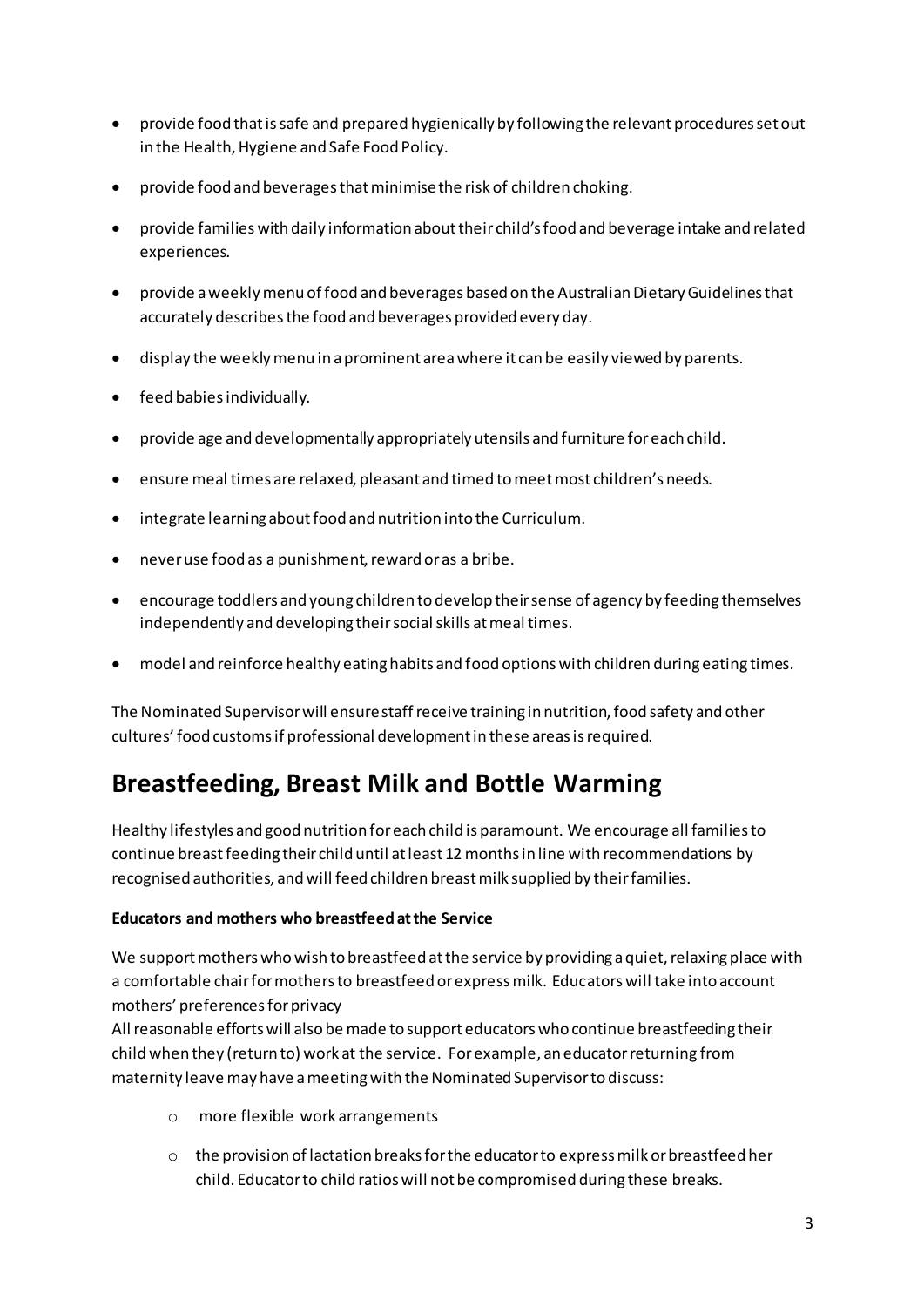### **Breast milk procedure**

Breast milk that has been expressed should be brought to the service in a clean sterile container labelled with the date of expression and the child's name. We encourage families to transport milk to the service in cooler bags and eskies. Educators will:

- put the breastmilk in the fridge as soon as families arrive at the Service
- refrigerate the milk at 4° Celsius until it is required
- warm and/or thaw breastmilk by standing the container/bottle in a container of warm water
- test the temperature of the milk before giving it to the child
- consult individual families for instructions if they do not have enough breast to meet the child's needs that day
- return any unused breastmilk to families when they collect their child. Educators will not store unused milk at the service.

#### **Safe Storage and Heating of Babies Bottles (Please display)**

Our service will not use microwaves because milk may not heat evenly.

• **Hot water:**

Our service will use hot water placed in a spill proof bowl or container to warm bottles. Bottles will not be left in the water for longer than 10 minutes. The bottles will only be warmed in the kitchen which has a gated entry so children cannot enter and the hot water is safely away from the children.

### **Sources**

**Education and Care Services National Regulations 2011 My Time, Our Place Framework for School Age Care National Quality Standard Safe Food Australia, 2nd Edition. January 2001 Get Up & Grow: Healthy Eating and Physical Activity for Early Childhood Infant Feeding Guidelines 2012 Australian Dietary Guidelines 2013 Eat for health: Dept Health and Ageing and NHMRC Food Standards Code Food Safety Standards www.foodstandards.gov.au**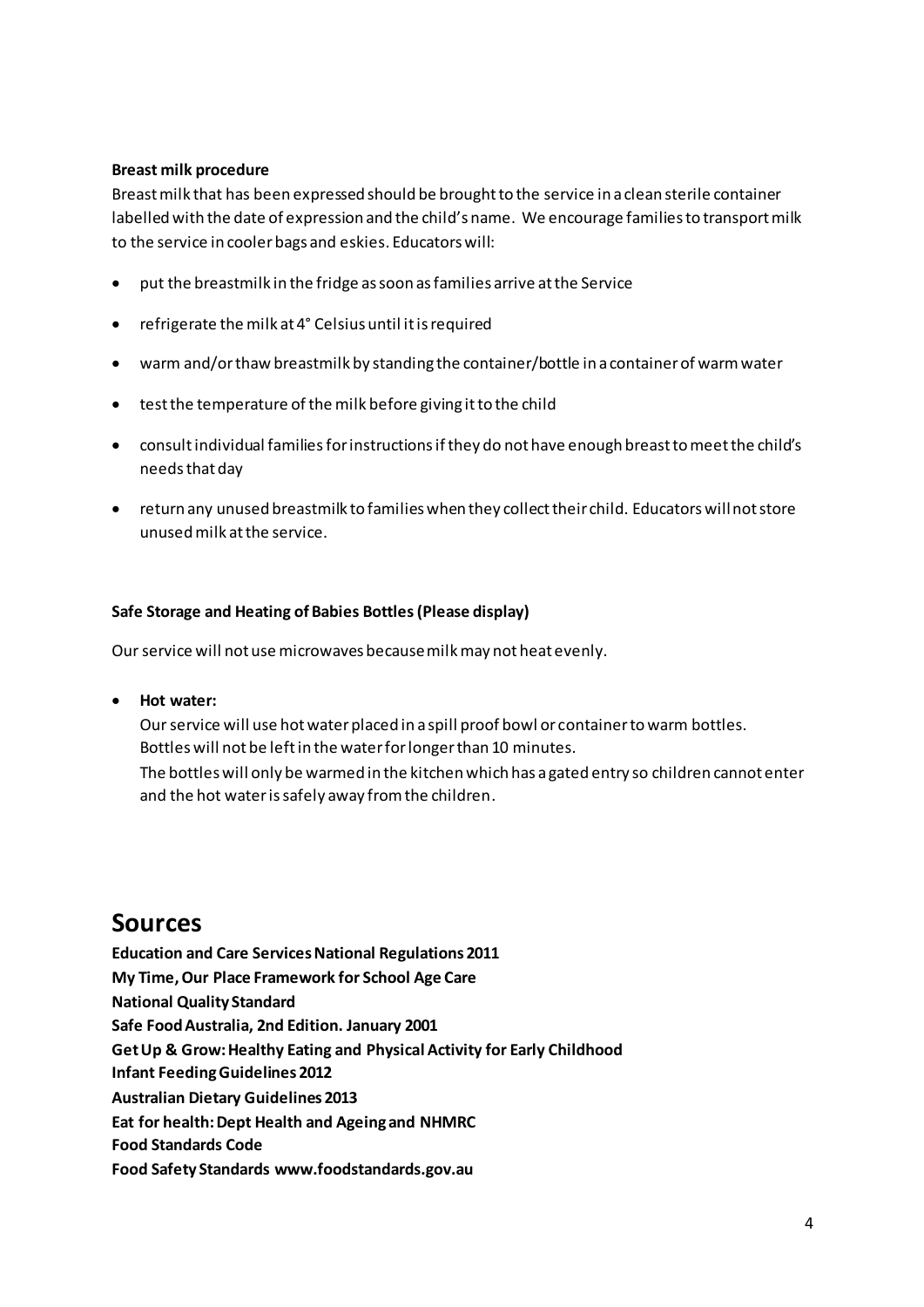**Food Safety Standards for Australia 2001 Food Standards Australia and New Zealand Act 1991 Food Standards Australia New Zealand Regulations 1994 Food Act 2008 Food Regulation 2009 Department of Health: Food Regulation Occupational Health and Safety Act 1984 Occupational Health and Safety Regulations 1996 Australian Breast Feeding Association Guidelines Staying Healthy: preventing infectious diseases in early childhood education and care services** 

## **Review**

The policy will be reviewed annually by:

- Management
- Employees
- Families
- Interested Parties

**Last reviewed: <insert date here> Date for next review: <insert date here>** 

## **Sources**

**Education and Care Services National Regulations 2012 Early Years Learning Framework National Quality Standard Food Standards Australia New Zealand Safe Food Australia, 2nd Edition. January 2001 Get Up & Grow: Healthy Eating and Physical Activity for Early Childhood Infant Feeding Guidelines 2012 Australian Dietary Guidelines 2013 Eat for health: Dept Health and Ageing and NHMRC Food Safety Standards for Australia 2001 Food Standards Australia and New Zealand Act 1991 Food Standards Australia New Zealand Regulations 1994 Food Act 2008 Food Regulation 2009 Department of Health: Food Regulation Occupational Health and Safety Act 1984 Occupational Health and Safety Regulations 1996**